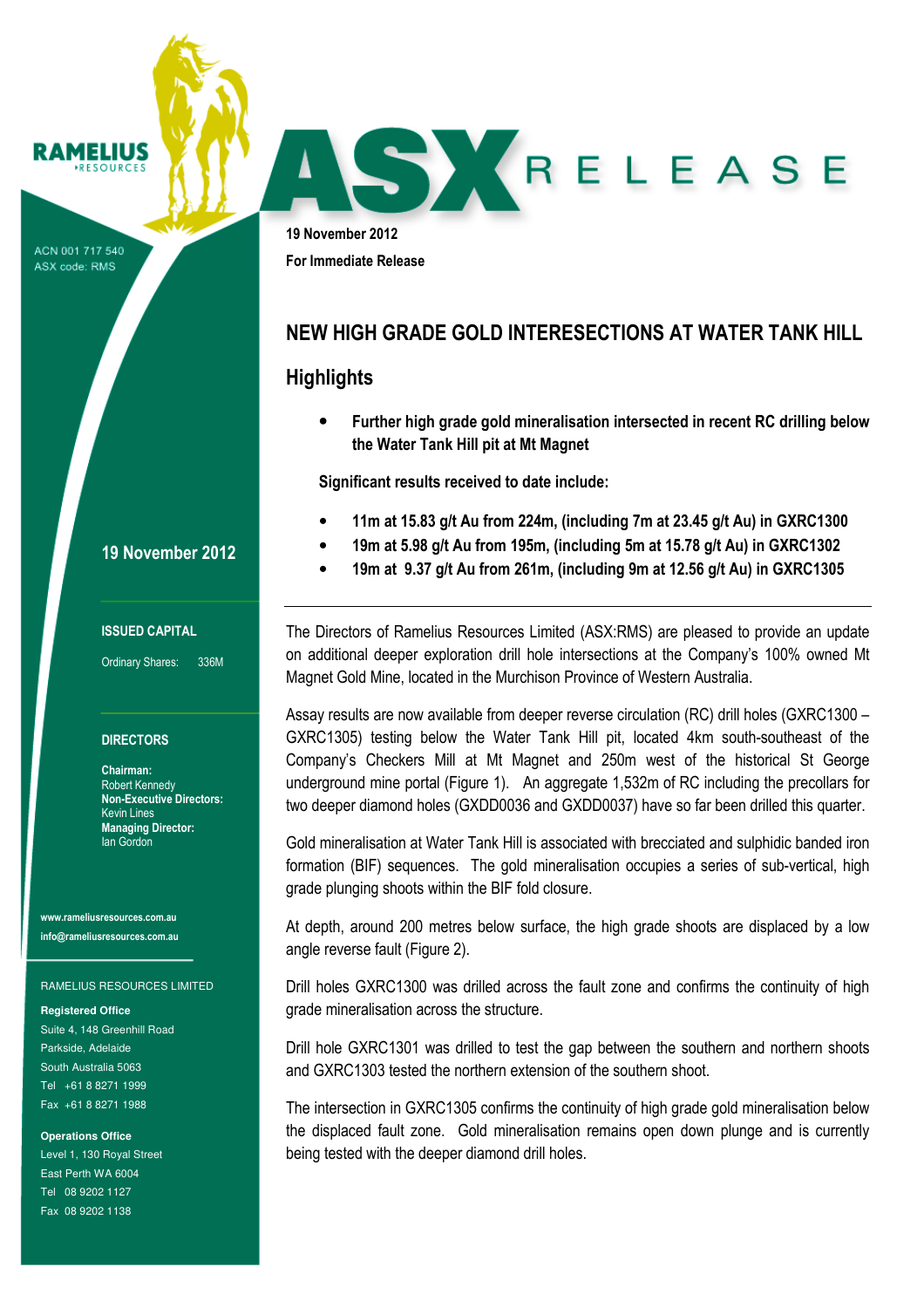RC and diamond drilling is continuing throughout November 2012 and assay results will be released when they become available.

For further information contact:

Ian Gordon Managing Director Ph: 08 9202 1127



Figure 1: Water Tank Hill pit location– Mt Magnet Western Australia, located 4km south-southeast of the Checkers Mill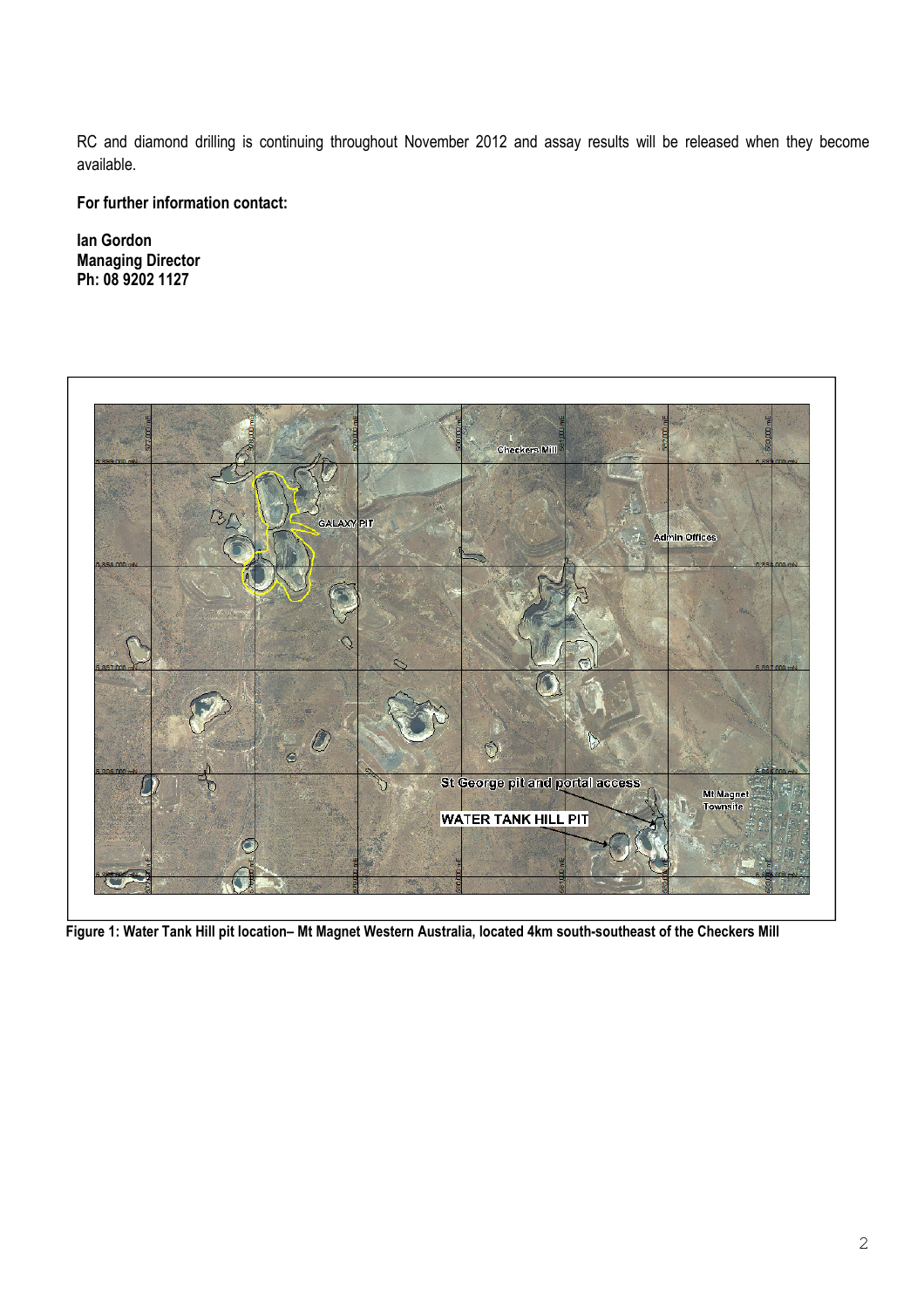

Figure 2: Longitudinal section looking east, highlighting the recent high grade intersections within the southern shoot.